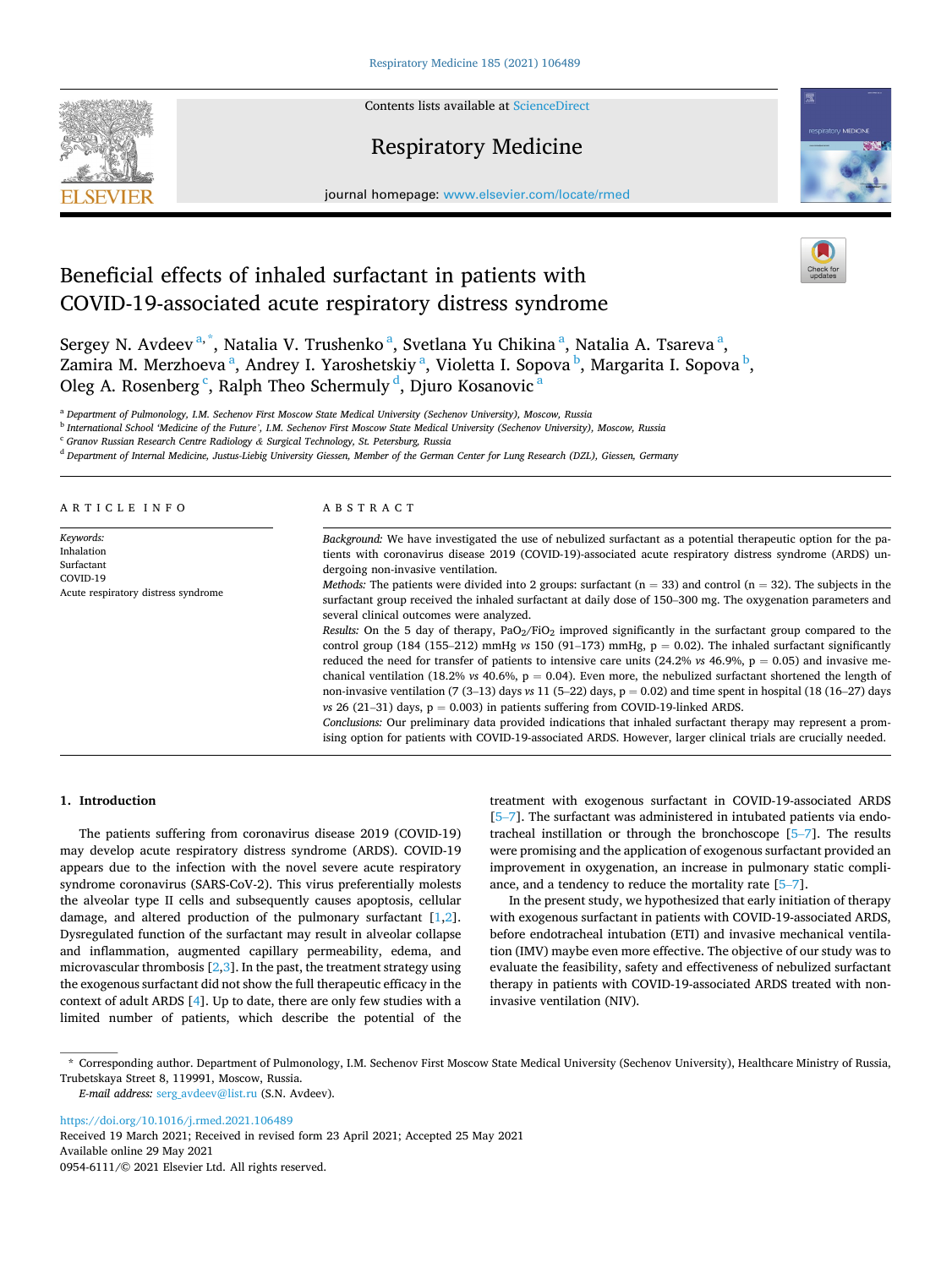# **2. Methods**

This prospective case-control study was conducted in COVID-19 care units of university-affiliated hospital (Sechenov University) between April 8 and November 12, 2020. We prospectively enrolled patients over 18 years old with laboratory-confirmed SARS-CoV-2 infection (real-time PCR) admitted to the general wards (outside intensive care units (ICU)). The study was approved by the University ethics committee (approval number 16–20), and written informed consent was obtained from all patients. Inclusion criteria were ARDS defined according to Berlin definition [[8](#page-2-0)], arterial oxygen tension to inspired oxygen fraction ratio (PaO2/FiO2)*<*200 mmHg and treatment with mask NIV. The exclusion criteria were as follows: need for immediate ETI and unstable hemodynamics.

The primary NIV mode was continuous positive airway pressure (CPAP) that was administered with NIV ventilators. CPAP was initially set at 10cmH<sub>2</sub>O and then adjusted according to oxygen saturation (SpO<sub>2</sub>) and clinical tolerance. FiO<sub>2</sub> was adjusted to maintain  $SpO<sub>2</sub>$ during NIV. We used non-vented oronasal masks and the expiratory limb of the circuit was equipped with an antimicrobial filter.

All patients received the standard therapy including hydroxychloroquine (400 mg daily), azithromycin (500 mg daily), dexamethasone (6–12 mg daily), prophylactic enoxaparin (40 mg daily), and tocilizumab (8 mg/kg). Patients in the surfactant group were treated with standard therapy and inhaled surfactant. Surfactant (Surfactant-BL, Biosurf LLC, Russia) was administered at a daily dose of 75–150 mg b.i. d., for at least 5 days, by means of vibrating mesh nebulizer (Aerogen Solo, Aerogen Ltd, Ireland) positioned in the breathing circuit between the leak port and the mask.

All control patients had the same enrollment criteria described for the surfactant group, and the measured parameters were collected prospectively on the same data chart, according to a standardized treatment procedure. A matching control patient was selected for each patient treated with surfactant, according to the following criteria: age (within  $\pm 5$  years); PaO<sub>2</sub>/FiO<sub>2</sub> ratio on admission (within  $\pm 20$  mmHg); and National Early Warning Score (NEWS)2 score on admission (within  $\pm 1$  points).

The data were recorded at admission, and at days 3 and 5. We also analyzed the length of hospitalization and outcome of the disease, such as transfer to ICU, need for ETI and IMV, and 28-day mortality. Criteria for ETI and IMV were worsening respiratory failure, SpO<sub>2</sub><88% without response to NIV, respiratory acidosis, hemodynamic instability, and exhaustion.

Data are presented as absolute values (%), median (interquartile range) or mean  $\pm$  SEM. For statistical analyses, we used the following tests: Student's t-test or Mann–Whitney *U* test, Fisher's exact test or 2 way ANOVA with Sidak's multiple comparisons test. P *<* 0.05 was considered statistically significant.

#### **3. Results**

The baseline characteristics, such as age, gender, body mass index, length of the disease before inclusion in the study, and clinical status data did not differ significantly between the groups (Table 1).

However, the oxygenation index (PaO<sub>2</sub>/FiO<sub>2</sub>) significantly increased over time in the surfactant group ( $Fig. 1$ ). In addition, there was a significantly higher value of this parameter in the surfactant group as compared to the control at day 5 upon the treatment [\(Fig. 1](#page-2-0)).

Moreover, significantly fewer patients in the surfactant group were transferred to ICU and switched to mechanical ventilation, in comparison to the control group. The duration of NIV and the total length of hospitalization were shorter in the surfactant group compared to the control group. Mortality did not differ significantly between the groups (Table 1).

**Table 1** 

Main demographic and clinical characteristics of the patients at baseline and at days 3 and 5 following the treatment with inhaled surfactant.

| Parameters                                                 | Surfactant group<br>$(n = 33)$ | Control group<br>$(n = 32)$ | p     |
|------------------------------------------------------------|--------------------------------|-----------------------------|-------|
| Age, years                                                 | 59.0 (53.0-69.0)               | $63.5(50.5 - 68.5)$         | 0.88  |
| Males, %                                                   | 54                             | 72                          | 0.15  |
| BMI, $\text{kg/m}^2$                                       | 29.2 (24.7-33.2)               | 31.3 (27.1-33.8)            | 0.24  |
| Duration of the disease before<br>entering the study, days | $10.5(8.8-15.0)$               | $12.0(9.0-15.0)$            | 0.31  |
| Comorbidities, n (%):                                      |                                |                             |       |
| COPD                                                       | $1(3.0\%)$                     | $2(6.3\%)$                  | 0.55  |
| Asthma                                                     | $\mathbf{0}$                   | $1(3.1\%)$                  | 0.31  |
| Cardiovascular disease                                     | 19 (57.6%)                     | 15 (46.9%)                  | 0.60  |
| <b>Diabetes</b>                                            | 9 (27.3%)                      | 8 (25%)                     | 0.78  |
| Malignancy                                                 | $1(3.0\%)$                     | 0                           | 0.31  |
| At baseline                                                |                                |                             |       |
| SOFA score                                                 | $3(3-4)$                       | $3(3-3)$                    | 0.45  |
| <b>NEWS</b> scale                                          | $8(6-10)$                      | $7(4-8)$                    | 0.09  |
| Body temperature, <sup>o</sup> C                           | 37.7 (37.3–38.0)               | 37.5 (36.6-38.0)            | 0.14  |
| Dyspnea (Borg scale)                                       | $6(4-9)$                       | $6(2-8)$                    | 0.56  |
| Respiratory rate, $min^{-1}$                               | $26(21-32)$                    | $24(21-26)$                 | 0.08  |
| Leukocytes, 10 <sup>9</sup> /L                             | $6.0(5.1 - 8.3)$               | $6.8(4.4 - 9.4)$            | 0.99  |
| Lymphocytes, $10^9$ /L                                     | $0.9(0.6-1.3)$                 | $0.7(0.7-1.2)$              | 0.98  |
| CRP, mg/L                                                  | 121 (56–160)                   | 119 (52-170)                | 0.83  |
| D-dimer, µg/mL                                             | $2.7(1.5-5.6)$                 | $1.7(0.7-4.6)$              | 0.17  |
| Day 3                                                      |                                |                             |       |
| <b>SOFA</b> score                                          | $3(3-3)$                       | $3(3-4)$                    | 0.08  |
| <b>NEWS</b> scale                                          | $5(4-7)$                       | $5(4-8)$                    | 0.76  |
| Body temperature, <sup>0</sup> C                           | 37.0 (36.5–37.4)               | 36.9 (36.6-37.2)            | 0.59  |
| Dyspnea (Borg scale)                                       | $5(3-8)$                       | $5(2-10)$                   | 0.87  |
| Respiratory rate, $min^{-1}$                               | $22(20-26)$                    | 22 (19-25)                  | 0.46  |
| Day 5                                                      |                                |                             |       |
| SOFA score                                                 | $2(2-3)$                       | $3(2-5)$                    | 0.04  |
| <b>NEWS</b> scale                                          | $3(2-4)$                       | $4(2-7)$                    | 0.66  |
| Body temperature, <sup>0</sup> C                           | 37.0 (36.6-37.2)               | 36.8 (36.6-37.2)            | 0.51  |
| Dyspnea (Borg scale)                                       | $2(2-3)$                       | $3(2-6)$                    | 0.35  |
| Respiratory rate, $min^{-1}$                               | $20(19-23)$                    | $21(20-24)$                 | 0.35  |
| Leukocytes, 10 <sup>9</sup> /L                             | 7.4 (5.8–10.2)                 | $9.2(8.2 - 12.5)$           | 0.02  |
| Lymphocytes, $10^9$ /L                                     | $1.2(0.9-1.6)$                 | $1.4(0.6-2.5)$              | 0.80  |
| CRP, mg/L                                                  | $13(5-94)$                     | $40(14-114)$                | 0.22  |
| D-dimer, µg/mL                                             | $1.3(0.9-1.8)$                 | $2.3(0.9-9.6)$              | 0.24  |
| <b>Outcomes</b>                                            |                                |                             |       |
| Transfer to ICU, n (%)                                     | 8 (24.2)                       | 15 (46.9)                   | 0.05  |
| Intubation and invasive                                    | 6(18.2)                        | 13 (40.6)                   | 0.04  |
| mechanical ventilation, n (%)                              |                                |                             |       |
| Deaths, $n$ $(\%)$                                         | 5(15.2)                        | 9(28.1)                     | 0.17  |
| Duration of NIV, days                                      | $7(3-13)$                      | $11(5-22)$                  | 0.02  |
| Length of hospitalization, days                            | 18 (16–27)                     | 26 (21–31)                  | 0.003 |

Table 1. Results are presented as absolute values (%) or median (interquartile range). Abbreviations. BMI, body mass index; COPD, chronic obstructive pulmonary disease; SOFA, Sequential Organ Failure Assessment; NEWS, National Early Warning Score; CRP, C-reactive protein; ICU, intensive care unit; NIV, noninvasive ventilation.

# **4. Discussion**

Overall, our study demonstrates that the use of nebulized surfactant is feasible in patients with COVID-19-associated ARDS undergoing noninvasive ventilation, and its application results in favorable outcomes, such as improved oxygenation, reduction of the need for IMV and transfer to ICU, and the shorter length of NIV and hospital stay, but did not decrease mortality.

The main function of pulmonary surfactant is to reduce surface tension in alveoli and thus to prevent lung collapse and gas exchange [[2](#page-2-0), [4](#page-2-0)]. In addition, pulmonary surfactant is involved in the barrier and protective function of the lungs, affecting innate and adaptive local immunity [[4](#page-2-0)]. The exogenous surfactant exhibits anti-inflammatory properties and reduces the production of tumor necrosis factor-alpha, interleukin (IL)-1, IL-6, and, thus, it may efficiently contribute toward the repair of damaged alveoli in SARS-CoV-2-associated ARDS [[3](#page-2-0)].

Recently, few studies reported the promising therapeutic effects of the treatment with exogenous surfactant in COVID-19-associated ARDS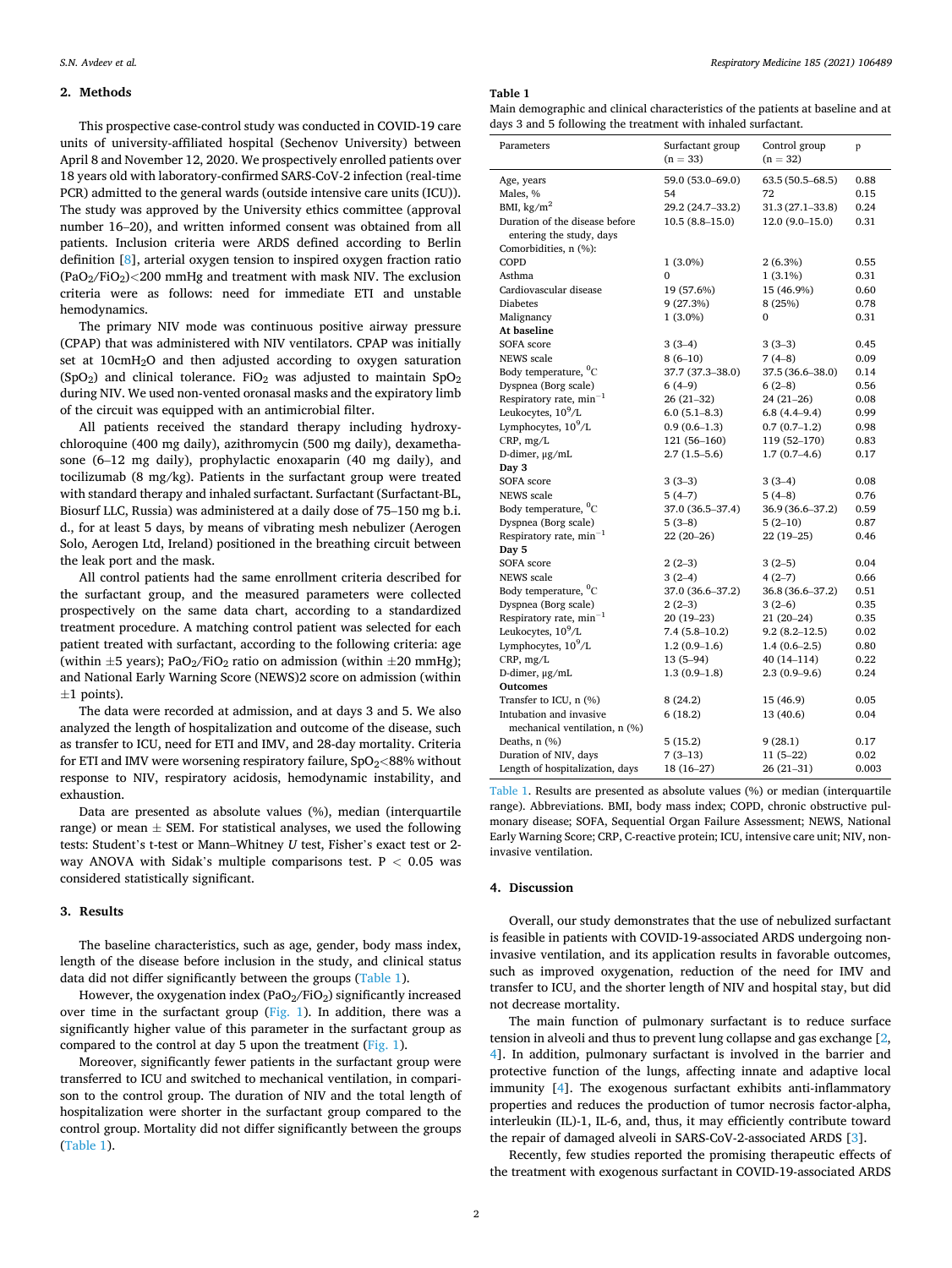<span id="page-2-0"></span>

**Fig. 1. Effects of inhaled surfactant on oxygenation parameters in patients with COVID-19-associated acute respiratory distress syndrome.** Data are shown as mean  $\pm$  SEM (n = 32-33). PaO<sub>2</sub>/FiO<sub>2</sub>: arterial oxygen tension to inspired oxygen fraction ratio. 2-way ANOVA with Sidak's multiple comparisons test was used for statistical analysis. \*<sup>,§</sup>p < 0.05. \*baseline versus 3 days and 3 days versus 5 days; <sup>§</sup>Control versus Surfactant.

[5–7]. In contrast to our study (nebulization), the surfactant was applied in intubated patients via endotracheal instillation or through the bronchoscope [5–7]. Our patients were not intubated and they received non-invasive respiratory support. In addition, we have enrolled a noticeably higher number of patients, as compared to the previously published studies [5–7].

Piva et al. reported a 30-day mortality reduction in the surfactant group, but this reduction was not statistically significant, probably due to the small sample size [7]. The mortality in our study did not differ significantly between the groups, but the number of dead patients was higher in the control group compared to the surfactant group (9 vs 5). Busani et al. showed a progressive improvement in PaO<sub>2</sub>/FiO<sub>2</sub> 6-48 h after endotracheal instillation of surfactant, but this case series included five patients only that precluded evaluating mortality [6].

This study has several limitations. The case–control design cannot exclude a bias in the analysis of outcomes, and statistical analysis and interpretation of our study results are further limited by the small sample size.

Therefore, our preliminary data provided indications in favor of conducting further studies with inhaled surfactant therapy for COVID-19 in the near future, including randomized controlled clinical trials. Larger trials of inhaled surfactant therapy for COVID-19-associated ARDS (NCT04362059, NCT04568018) are underway [\[9,10](#page-3-0)].

### **Funding**

None.

#### **Disclosures**

The authors have nothing to disclose with regard to this study.

### **CRediT authorship contribution statement**

**Sergey N. Avdeev:** analyzed the data and interpreted the results, study design. **Natalia V. Trushenko:** analyzed the data and interpreted the results. **Svetlana Yu Chikina:** performed the measurements and collected the data, analyzed the data and interpreted the results. **Natalia A. Tsareva:** performed the measurements and collected the data, analyzed the data and interpreted the results. **Zamira M. Merzhoeva:**  performed the measurements and collected the data, analyzed the data and interpreted the results. **Andrey I. Yaroshetskiy:** performed the

measurements and collected the data, analyzed the data and interpreted the results. **Violetta I. Sopova:** performed the measurements and collected the data, analyzed the data and interpreted the results. **Margarita I. Sopova:** performed the measurements and collected the data, analyzed the data and interpreted the results. **Oleg A. Rosenberg:**  analyzed the data and interpreted the results. **Ralph Theo Schermuly:**  contributed with significant intellectual content. All authors were involved in writing the manuscript. All authors have read and approved the manuscript. **Djuro Kosanovic:** analyzed the data and interpreted the results, study design.

#### **Declaration of competing interest**

Oleg A. Rosenberg is involved in the patent with regard to the surfactant used in this study. Other authors do not have any conflict of interest.

### **Acknowledgments**

None.

#### **References**

- [1] [R.J. Mason, Pathogenesis of COVID-19 from a cell biology perspective, Eur. Respir.](http://refhub.elsevier.com/S0954-6111(21)00195-5/sref1)  [J. 55 \(2020\)](http://refhub.elsevier.com/S0954-6111(21)00195-5/sref1).
- [2] [P. Schousboe, L. Wiese, C. Heiring, H. Verder, P. Poorisrisak, P. Verder, H.](http://refhub.elsevier.com/S0954-6111(21)00195-5/sref2)  [B. Nielsen, Assessment of pulmonary surfactant in COVID-19 patients, Crit. Care 24](http://refhub.elsevier.com/S0954-6111(21)00195-5/sref2)  [\(2020\) 552](http://refhub.elsevier.com/S0954-6111(21)00195-5/sref2).
- [3] [A. Ghati, P. Dam, D. Tasdemir, A. Kati, H. Sellami, G.C. Sezgin, N. Ildiz, O.](http://refhub.elsevier.com/S0954-6111(21)00195-5/sref3) [L. Franco, A.K. Mandal, I. Ocsoy, Exogenous pulmonary surfactant: a review](http://refhub.elsevier.com/S0954-6111(21)00195-5/sref3) [focused on adjunctive therapy for severe acute respiratory syndrome coronavirus 2](http://refhub.elsevier.com/S0954-6111(21)00195-5/sref3)  [including SP-A and SP-D as added clinical marker, Curr. Opin. Colloid Interface Sci.](http://refhub.elsevier.com/S0954-6111(21)00195-5/sref3)  [51 \(2021\) 101413](http://refhub.elsevier.com/S0954-6111(21)00195-5/sref3).
- [4] [W.J. Davidson, D. Dorscheid, R. Spragg, M. Schulzer, E. Mak, N.T. Ayas, Exogenous](http://refhub.elsevier.com/S0954-6111(21)00195-5/sref4)  [pulmonary surfactant for the treatment of adult patients with acute respiratory](http://refhub.elsevier.com/S0954-6111(21)00195-5/sref4)  [distress syndrome: results of a meta-analysis, Crit. Care 10 \(2006\) R41.](http://refhub.elsevier.com/S0954-6111(21)00195-5/sref4)
- [5] M. Heching, S. Lev, D. Shitenberg, D. Dicker, M.R. Kramer, Surfactant for treatment of ARDS in COVID-19 patient, Chest (2021 Jan 22), [https://doi.org/10.1016/j.](https://doi.org/10.1016/j.chest.2021.01.028)  [chest.2021.01.028](https://doi.org/10.1016/j.chest.2021.01.028). S0012-3692(21)00100-8. Epub ahead of print.
- [6] S. Busani, L. Dall'[Ara, R. Tonelli, E. Clini, E. Munari, S. Venturelli, M. Meschiari,](http://refhub.elsevier.com/S0954-6111(21)00195-5/sref6) [G. Guaraldi, A. Cossarizza, V.M. Ranieri, M. Girardis, Surfactant replacement might](http://refhub.elsevier.com/S0954-6111(21)00195-5/sref6)  help recovery of low-compliance lung in severe COVID-19 pneumonia. Ther. Adv. [Respir. Dis. 14 \(2020\), 1753466620951043](http://refhub.elsevier.com/S0954-6111(21)00195-5/sref6).
- [7] [S. Piva, R.M. DiBlasi, A.E. Slee, A.H. Jobe, A.M. Roccaro, M. Filippini, N. Latronico,](http://refhub.elsevier.com/S0954-6111(21)00195-5/sref7)  [M. Bertoni, J.C. Marshall, M.A. Portman, Surfactant therapy for COVID-19 related](http://refhub.elsevier.com/S0954-6111(21)00195-5/sref7)  [ARDS: a retrospective case-control pilot study, Respir. Res. 22 \(2021\) 20.](http://refhub.elsevier.com/S0954-6111(21)00195-5/sref7)
- [8] [N.D. Ferguson, E. Fan, L. Camporota, M. Antonelli, A. Anzueto, R. Beale,](http://refhub.elsevier.com/S0954-6111(21)00195-5/sref8) [L. Brochard, R. Brower, A. Esteban, L. Gattinoni, A. Rhodes, A.S. Slutsky, J.](http://refhub.elsevier.com/S0954-6111(21)00195-5/sref8)